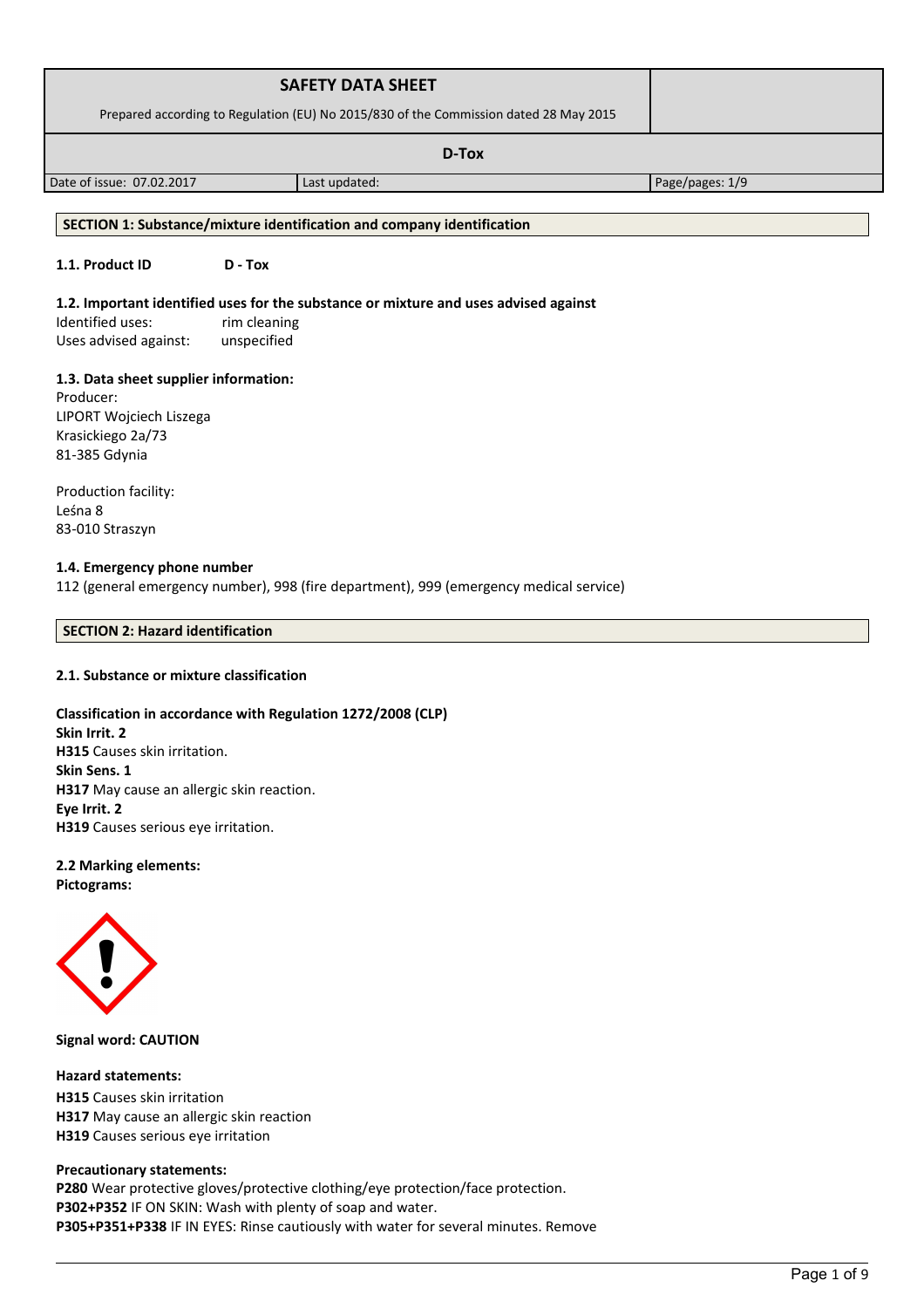| <b>SAFETY DATA SHEET</b>                                                              |               |                 |
|---------------------------------------------------------------------------------------|---------------|-----------------|
| Prepared according to Regulation (EU) No 2015/830 of the Commission dated 28 May 2015 |               |                 |
|                                                                                       |               |                 |
| Date of issue: 07.02.2017                                                             | Last updated: | Page/pages: 2/9 |

contact lenses if present and easy to do. Continue rinsing. **P333 + P313** If skin irritation or rash occurs: Get medical advice/attention.

**P337 + P313** If eye irritation persists: Get medical advice/ attention.

# **The content of detergents in accordance with Regulation 648/2004/EC**

<5% anionic surfactants, amphoteric surfactants

## **2.3 Other hazards:**

No information regarding the meeting of PBT or vPvB criteria in accordance with appendix XIII of the REACH regulation. No appropriate research has been carried out on this product.

| SECTION 3: Composition/component information |  |
|----------------------------------------------|--|
|----------------------------------------------|--|

# **3.1. Substances**

Not applicable

## **3.2. Mixtures**

Dangerous components:

|                                                                                                                                                                                                           |                 | <b>CLP classification</b>                                                  |                                      |  |
|-----------------------------------------------------------------------------------------------------------------------------------------------------------------------------------------------------------|-----------------|----------------------------------------------------------------------------|--------------------------------------|--|
| <b>Product ID</b>                                                                                                                                                                                         | Quantity<br>[%] | <b>Hazard classification</b>                                               | <b>Hazard statements codes</b>       |  |
| Mercaptoacetic acid<br>sodium salt<br>CAS number: 367-51-1<br>EC number: 206-696-4<br>Index number: -<br>REACH registration number: the substance<br>is subject to the transitional period<br>regulations | $5 - 10$        | Acute Tox.4<br>Acute Tox.4<br>Skin Sens.1                                  | H <sub>302</sub><br>H312<br>H317     |  |
| 2-Butoxyethanol<br>CAS number: 111-76-2<br>EC number: 203-905-0<br>Index number: 603-014-00-0<br>REACH registration number: the substance<br>is subject to the transitional period<br>regulations         | $2 - 5$         | Acute Tox.4<br>Acute Tox.4<br>Acute Tox.4<br>Skin Irrit. 2<br>Eye Irrit. 2 | H302<br>H312<br>H332<br>H315<br>H319 |  |

The full meaning of hazard statements has been given in section 16

## **SECTION 4: First aid measures**

## **4.1. Description of first aid measures**

## **Routes of exposure:**

Inhalation, ingestion, skin and eye contact.

# **Inhalation:**

Take the affected person out into fresh air. Place in a comfortable position. Ensure peace and protect against heat loss. Provide medical assistance if necessary.

## **Consumption:**

Rinse mouth with water, drink 2-3 cups of water, consult a doctor. Do not induce vomiting. If unconscious do not give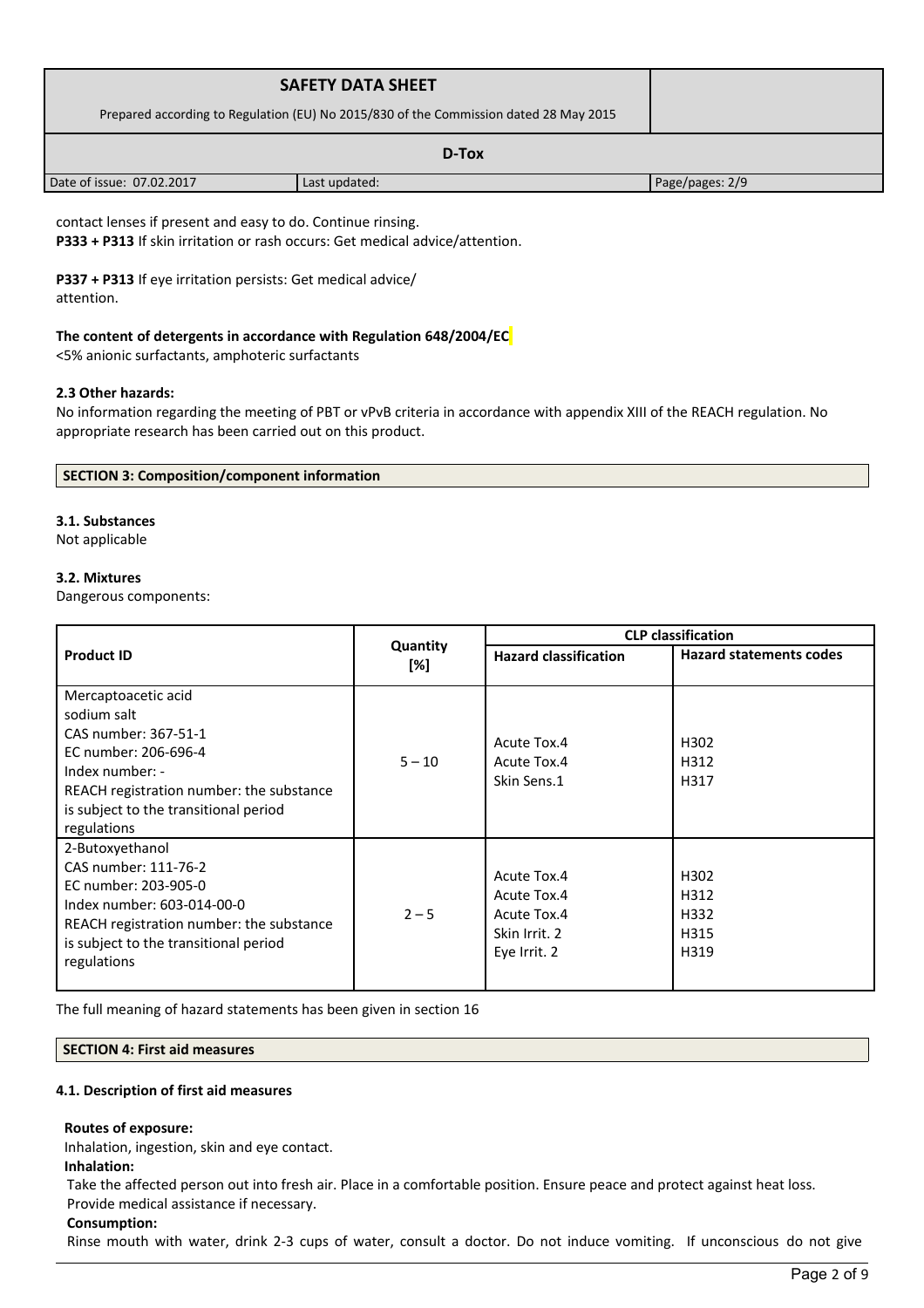| <b>SAFETY DATA SHEET</b><br>Prepared according to Regulation (EU) No 2015/830 of the Commission dated 28 May 2015 |               |                 |
|-------------------------------------------------------------------------------------------------------------------|---------------|-----------------|
| D-Tox                                                                                                             |               |                 |
| Date of issue: 07.02.2017                                                                                         | Last updated: | Page/pages: 3/9 |

# anything by mouth.

Transport the affected person to hospital if necessary. Ensure peace, place in a lying position and protect against heat loss. **Eye contact:**

Remove any contact lenses if possible.

Flush with plenty of lukewarm water for 10–15 minutes with eyelids wide open. Place the upper eyelid on the lower eyelid from time to time. Cover the eyes with a compress.

Provide ophthalmologist assistance if necessary.

## **Skin contact:**

Take off the contaminated clothes and shoes.

Wash the contaminated skin with plenty of water and then with water containing mild soap.

Seek medical attention if skin irritation persists.

## **4.2. Most important symptoms and effects, both acute and delayed**

No further data available.

#### **4.3. Indication of any immediate medical attention and special treatment needed**

The course of action is decided on by a medical doctor, based on an examination of the person affected.

#### **SECTION 5: Fire emergency procedure**

## **5.1. Extinguishing agents:**

**Suitable extinguishing agents:** alcohol-resistant foam or dry extinguishing agents, carbon dioxide extinguishers, sand, soil, water aerosol. Choose extinguishing agents based on the conditions of the environment. **Unsuitable extinguishing agents:** High volume water jet.

## **5.2. Special threats related to the substance or mixture**

In case of fire, high temperatures cause a release of hazardous decomposition products that contain carbon monoxides.

## **5.3. Information for the fire department**

Spray the containers located in the fire area with water, remove from the hazardous area if possible. In case of a fire in an enclosed environment, use protective clothing and compressed air breathing apparatus. Do not allow the extinguishing agents into ground waters, surface waters, or sewage systems.

#### **SECTION 6: Measures regarding accidental release into the environment**

## **6.1. Individual safety measures, protective equipment and emergency procedures**

For persons other than emergency personnel: notify the appropriate authorities of the emergency. Remove any persons not participating in the containment procedures from the contamination area. For emergency personnel: Ensure proper ventilation, use individual safety measures.

## **6.2. Environmental safety measures**

Prevent the contamination from spreading into sewage systems and water reservoirs.

## **6.3. Methods of removing and preventing the spread of contamination:**

Prevent the contamination from spreading and attempt removal using absorptive materials (sand, diatomite, universal absorbent), place the contaminated materials in properly marked containers for subsequent utilization in accordance with the mandatory provisions of the law.

## **6.4. References to other sections**

Product waste disposal – see section 13 of this data sheet. Individual protective measures – see section 8 of this data sheet.

#### **SECTION 7: Storage and use of substances and mixtures**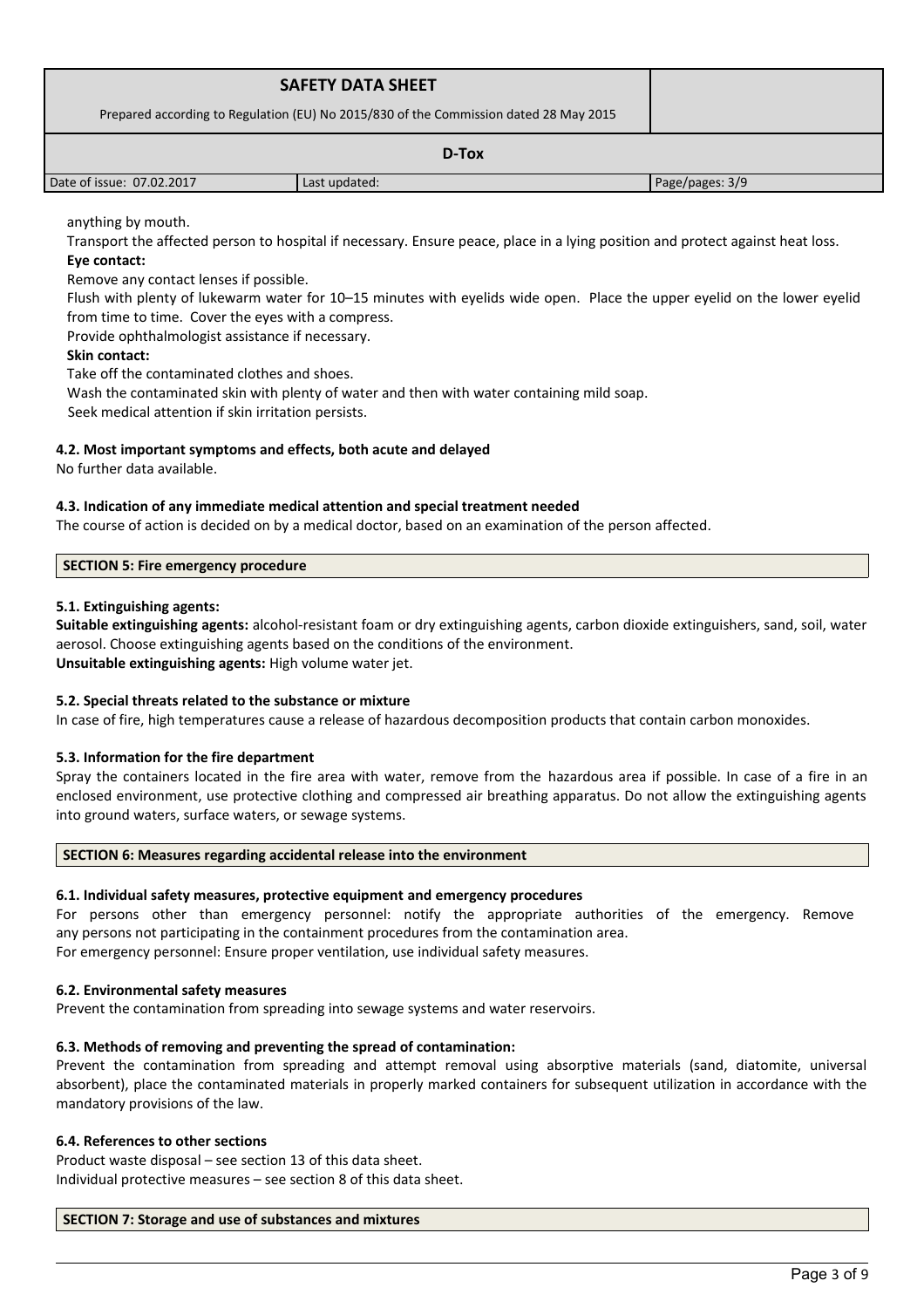| <b>SAFETY DATA SHEET</b>                                                              |               |                 |
|---------------------------------------------------------------------------------------|---------------|-----------------|
| Prepared according to Regulation (EU) No 2015/830 of the Commission dated 28 May 2015 |               |                 |
| D-Tox                                                                                 |               |                 |
| Date of issue: 07.02.2017                                                             | Last updated: | Page/pages: 4/9 |

# **7.1. Precautions for safe handling**

## **Recommendations for handling the mixture**

Avoid direct contact with the mixture.

Avoid inhalation.

Prevent from spreading into sewage systems.

#### **Apply general provisions of the industrial work hygiene**

Do not eat, drink or smoke when using the product.

Replace the contaminated clothing.

Wash hands thoroughly after handling.

Wash contaminated clothing before reusing.

Wash hands and face before breaks at work.

## **7.2. Safe storage regulations, including any mutual incompatibility information**

Store in a well-ventilated area. Keep container tightly closed. Store in a cool place. Protect from sunlight and sources of heat. Do not store with food or animal feeding stuffs. Always use containers made of materials analogous to the original ones. Open containers should be handled very carefully so as to prevent spillage. Do not handle until all safety precautions have been read and understood.

# **7.3. Specific end use(s)**

See section 1.2 of this data sheet.

#### **SECTION 8: Exposure controls/individual protective measures**

## **8.1. Control parameters**

## **The national highest acceptable concentration values in the work environment**

in accordance with the Notice of the Minister of Labor and Social Policy of 6 June 2014 on the highest acceptable concentration and intensity of factors detrimental to health in the work environment (Dz.U. (Journal of Laws) 2014, item 817).

| NAME OF THE SUBSTANCE | ID                         | $NDS$ (mg/m3) | <b>NDSCh</b> (mg/m <sup>3</sup> ) | <b>NDSP</b> (mg/m3) |
|-----------------------|----------------------------|---------------|-----------------------------------|---------------------|
| 2-Butoxyethanol       | CAS number: 111-76-2       | 98            | 200                               | $---$               |
|                       | EC number: 203-905-0       |               |                                   |                     |
|                       | Index number: 603-014-00-0 |               |                                   |                     |

## **8.2. Exposure controls**

**Appropriate technical control measures:** Storage rooms and work stations should be adequately ventilated to keep vapor concentration below the limit value.

## **Appropriate technical control measures**

Storage rooms and work stations should be adequately ventilated.

## **Individual safety measures**



#### **Face and eye protection**

If while using the product splashing may occur – use tight-fitting safety glasses or faceshield screens according to EN 166. **Skin protection**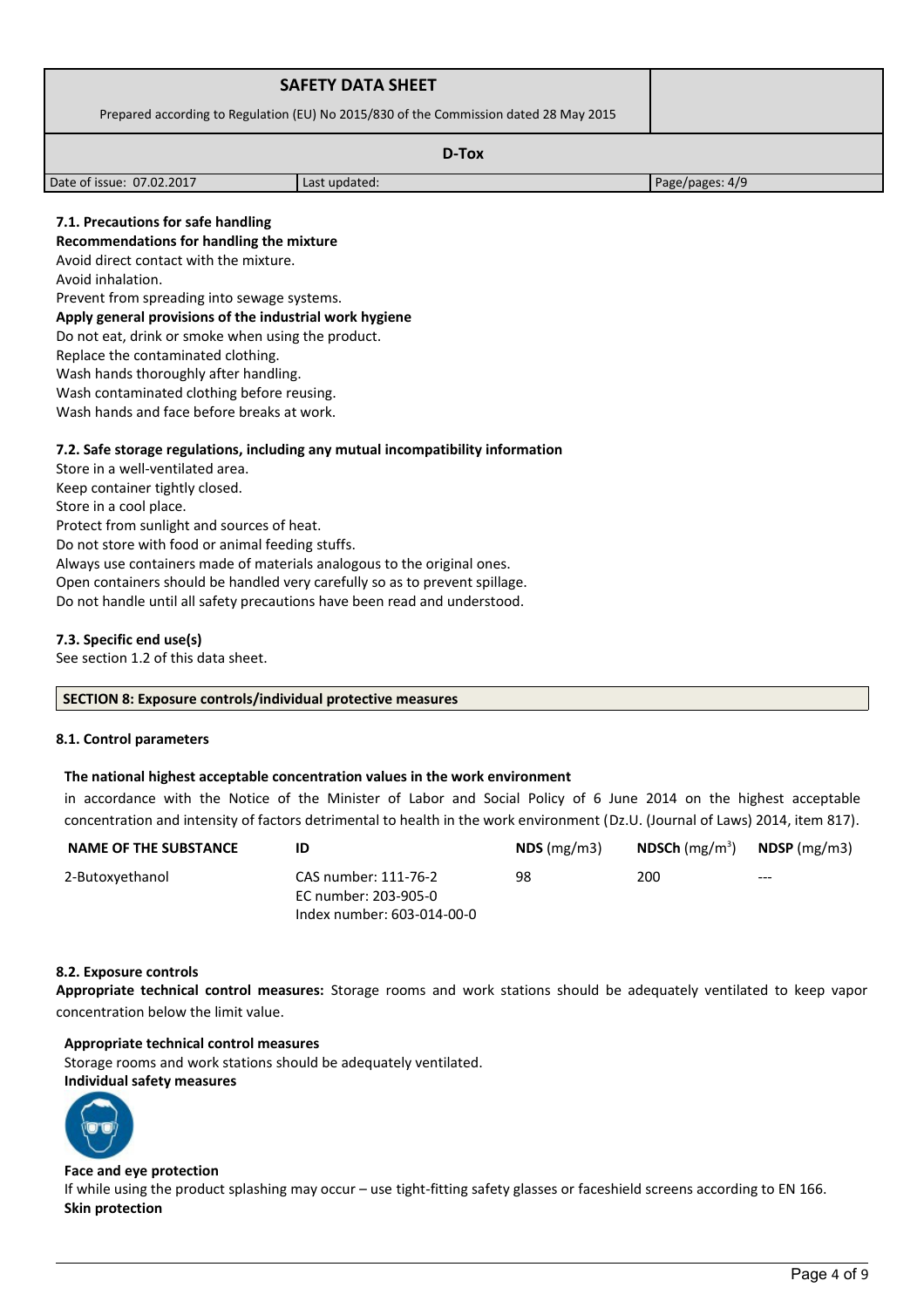| <b>SAFETY DATA SHEET</b>                                                              |               |                 |
|---------------------------------------------------------------------------------------|---------------|-----------------|
| Prepared according to Regulation (EU) No 2015/830 of the Commission dated 28 May 2015 |               |                 |
| D-Tox                                                                                 |               |                 |
| Date of issue: 07.02.2017                                                             | Last updated: | Page/pages: 5/9 |



# **Hand protection**

Wear protective gloves according to EN 374.

Recommended material: butyl rubber (thickness >= 0.36 mm, breakthrough time >480 min), nitrile rubber (thickness >= 0.38 mm, breakthrough time >480 min), neoprene (thickness >= 0.65 mm, breakthrough time > 240 min)

When selecting glove materials, consider their breakthrough time, rates of diffusion and degradation.

The protective gloves should be regularly changed or replaced immediately if damaged (torn, perforated), or when first signs of wear and changes in their appearance occur (color, flexibility, shape).

A protective cream should be applied to all uncovered parts of the body.

# *Body protection*

Use protective workwear.

The selection of individual protection measures must be made taking into account the concentration and quantity of the hazardous substance occurring in the work environment.

## **Respiratory tract protection**

Not necessary if ventilation is adequate.

**Environment exposure controls** 

Do not discharge into sewage systems or ground waters.

**General safety and hygiene recommendations**

Follow good hygiene practice.

## **SECTION 9: Physical and chemical properties**

## **9.1. Basic physical and chemical property information**

| Orange<br>Distinctive<br>Unspecified<br>Unspecified<br>Unspecified<br>Unspecified<br>Unspecified<br>Unspecified<br>Unspecified<br>Unspecified<br>Unspecified<br>Unspecified<br>Partially soluble in fats<br>Unspecified<br>Not applicable<br>Unspecified<br>Unspecified | Appearance:                                   | Under normal conditions: liquid |
|-------------------------------------------------------------------------------------------------------------------------------------------------------------------------------------------------------------------------------------------------------------------------|-----------------------------------------------|---------------------------------|
|                                                                                                                                                                                                                                                                         | Color:                                        |                                 |
|                                                                                                                                                                                                                                                                         | Odor:                                         |                                 |
|                                                                                                                                                                                                                                                                         | <b>Odor threshold:</b>                        |                                 |
|                                                                                                                                                                                                                                                                         | pH:                                           |                                 |
|                                                                                                                                                                                                                                                                         | Melting point/freezing point:                 |                                 |
|                                                                                                                                                                                                                                                                         | Initial boiling point and boiling range:      |                                 |
|                                                                                                                                                                                                                                                                         | Flash point:                                  |                                 |
|                                                                                                                                                                                                                                                                         | Flammability (solid, gas):                    |                                 |
|                                                                                                                                                                                                                                                                         | Upper/lower flammability or explosive limits: |                                 |
|                                                                                                                                                                                                                                                                         | Vapor pressure                                |                                 |
|                                                                                                                                                                                                                                                                         | Vapor density:                                |                                 |
|                                                                                                                                                                                                                                                                         | <b>Relative density:</b>                      |                                 |
|                                                                                                                                                                                                                                                                         | Solubility:                                   |                                 |
|                                                                                                                                                                                                                                                                         | Partition coefficient: n-octanol/water:       |                                 |
|                                                                                                                                                                                                                                                                         | Auto-ignition temperature:                    |                                 |
|                                                                                                                                                                                                                                                                         | <b>Decomposition temperature:</b>             |                                 |
|                                                                                                                                                                                                                                                                         | <b>Viscosity:</b>                             |                                 |
| Not applicable                                                                                                                                                                                                                                                          | <b>Explosive properties:</b>                  |                                 |
| Not applicable                                                                                                                                                                                                                                                          | <b>Oxidizing properties:</b>                  |                                 |

## **9.2. Additional information**

No additional analysis results.

#### **SECTION 10: Stability and reactivity**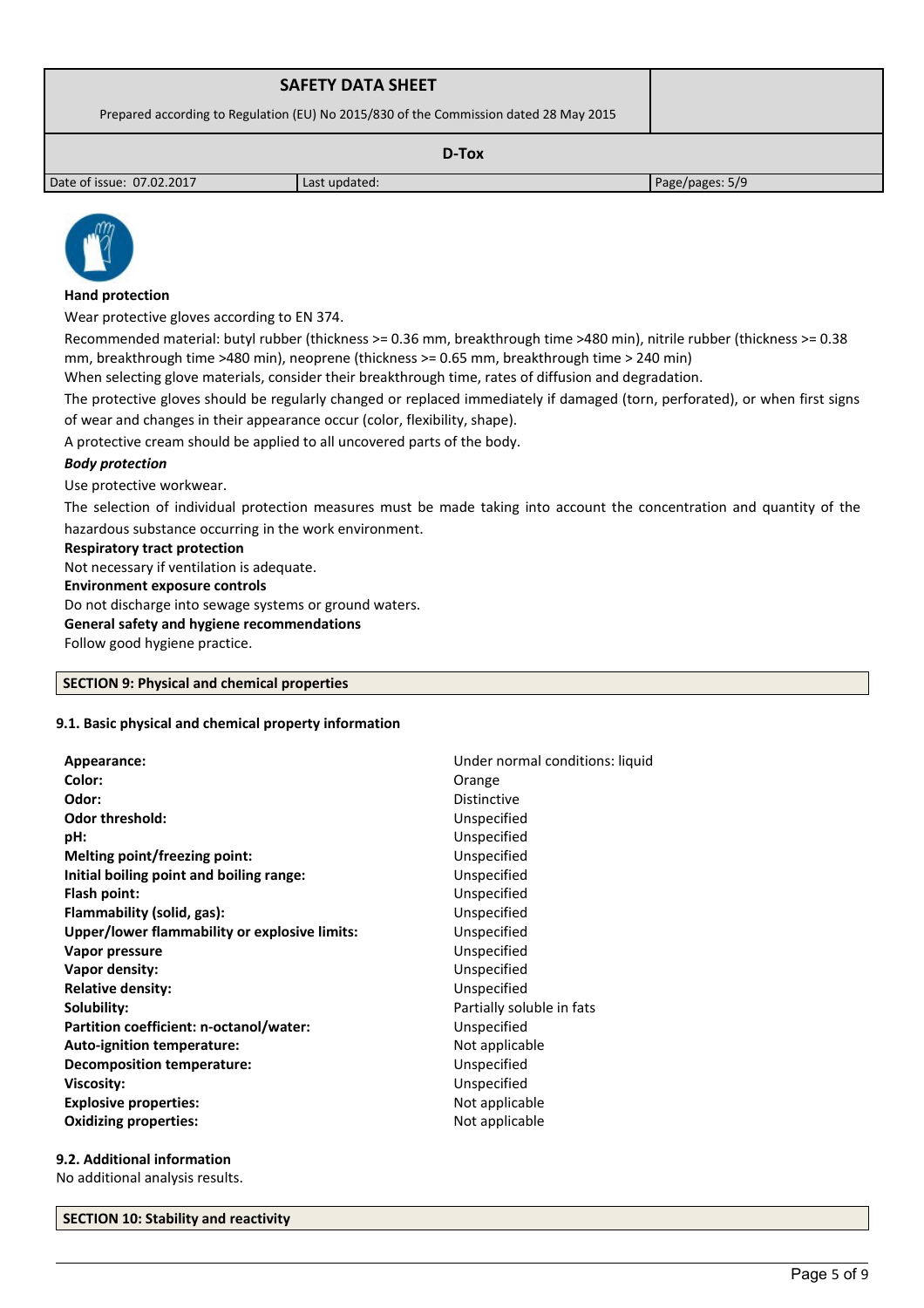| <b>SAFETY DATA SHEET</b>                                                              |               |                 |
|---------------------------------------------------------------------------------------|---------------|-----------------|
| Prepared according to Regulation (EU) No 2015/830 of the Commission dated 28 May 2015 |               |                 |
| D-Tox                                                                                 |               |                 |
| Date of issue: 07.02.2017                                                             | Last updated: | Page/pages: 6/9 |

## **10.1. Reactivity**

The mixture is chemically stable under normal conditions.

#### **10.2. Chemical stability**

The product is stable when properly used, stored and transported.

#### **10.3. Potential for hazardous reactions**

No data

#### **10.4. Conditions to avoid**

Avoid high temperatures, direct sunlight, hot surfaces and open fire. Avoid overheating (above 35°C) and freezing of the product.

#### **10.5. Incompatible materials**

Avoid contact with oxidizing agents.

#### **10.6. Hazardous decomposition products**

Do not occur when used in accordance with its purpose.

## **SECTION 11: Toxicological information**

#### **11.1. Information regarding toxicological effects**

# **Acute toxicity** Based on available data, the classification criteria are not met. **Skin corrosion/irritation** Causes skin irritation. **Serious eye injury/irritation** Causes serious eye irritation. **Allergenic influence on respiratory tract or skin** May cause an allergic skin reaction. **Mutagenic influence on reproductive cells** Based on available data, the classification criteria are not met. **Carcinogenicity** Based on available data, the classification criteria are not met. **Harmful influence on reproductive organs** Based on available data, the classification criteria are not met. **Toxic influence on target organs – single exposure** Based on available data, the classification criteria are not met. **Toxic influence on target organs – repeated exposure** Based on available data, the classification criteria are not met. **Hazard caused by aspiration** Based on available data, the classification criteria are not met.

## **SECTION 12: Environmental information**

#### **12.1. Toxicity**

No data

#### **12.2. Durability and dissolution potential**

Surfactants comply with the biodegradability criteria as laid down in Regulation (EC) 648/2004 on detergents.

#### **12.3. Bioaccumulation capacity**

No data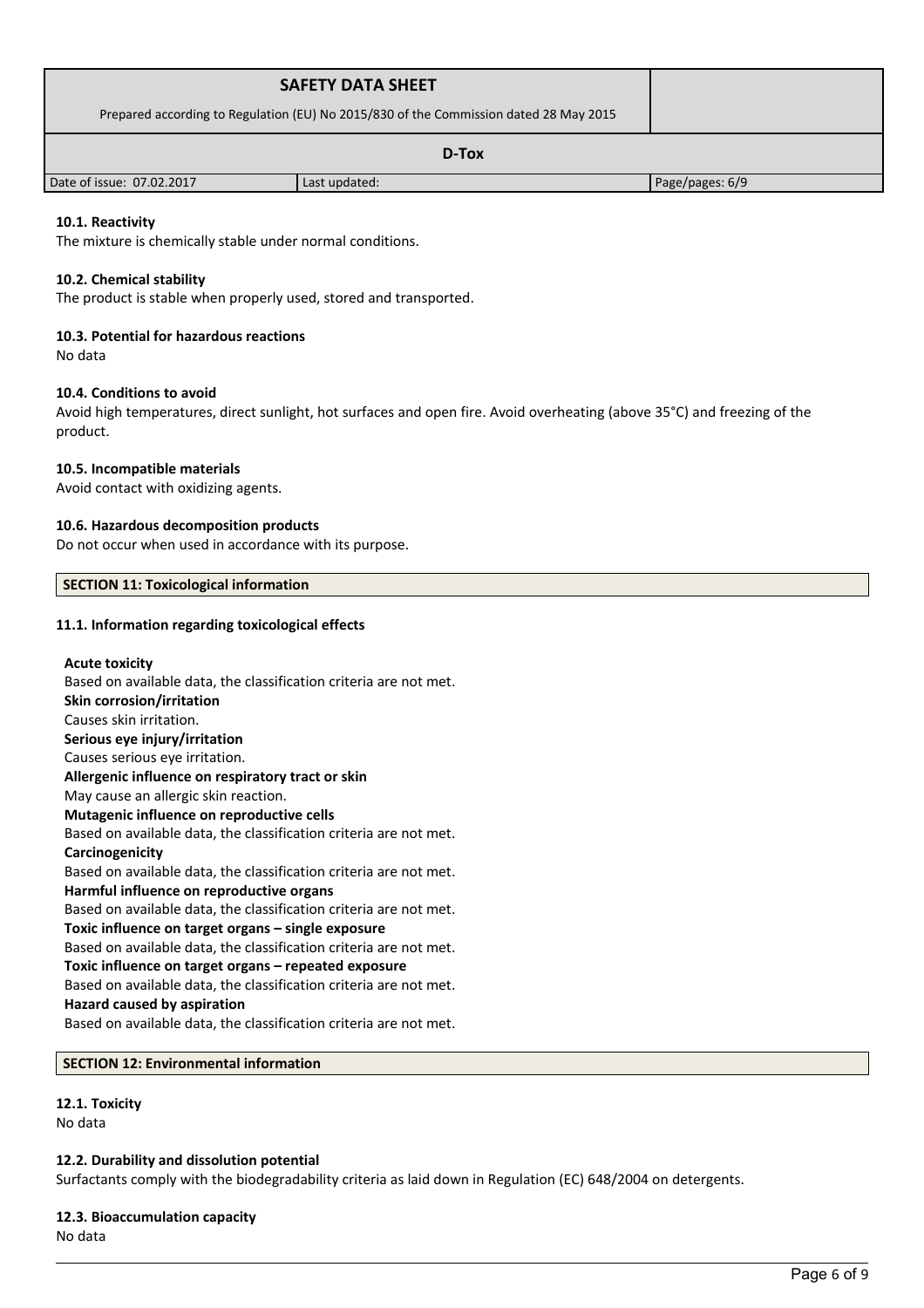| <b>SAFETY DATA SHEET</b>                                                              |               |                 |
|---------------------------------------------------------------------------------------|---------------|-----------------|
| Prepared according to Regulation (EU) No 2015/830 of the Commission dated 28 May 2015 |               |                 |
| D-Tox                                                                                 |               |                 |
| Date of issue: 07.02.2017                                                             | Last updated: | Page/pages: 7/9 |

# **12.4. Soil mobility**

No data

#### **12.5. Results of PBT and vPvB properties evaluation** No data

# **12.6. Other harmful effects**

No data

# **SECTION 13: Waste disposal**

## **13.1. Waste disposal methods**

Empty containers should be transported to an authorized company in order to be reprocessed or recycled.

Do not store with municipal waste.

Do not discharge into sewage systems, surface waters or wastewater.

# **Waste code**

Act of 14 December 2012 on waste (Dz.U. (Journal of Laws) 2013, item 21).

Regulation of the Minister of Environment of 9 September 2014 on the waste catalogue (Dz.U. (Journal of Laws) 2014, item 1923).

The waste code must be assigned individually at the location where the waste is produced, depending on the industry in which it is used.

## **SECTION 14: Transport information**

| 14.1.<br>14.2.<br>14.3. | UN number<br>UN proper shipping name<br><b>Transport hazard class(es)</b><br>Warning sticker No. | <b>ADR/RID</b><br>---<br>---<br>--- | <b>IMGD</b><br>---<br>---<br>---<br>--- | <b>IATA</b><br>---<br>$---$<br>--- |
|-------------------------|--------------------------------------------------------------------------------------------------|-------------------------------------|-----------------------------------------|------------------------------------|
| 14.4.                   | Packing group                                                                                    | $---$                               | ---                                     | ---                                |
| 14.5.                   | Threat to the environment                                                                        | $- - -$                             | ---                                     | ---                                |
| 14.6.                   | Special precautions for users                                                                    |                                     | Not applicable                          |                                    |
| 14.7.                   | Bulk transport in accordance with the MARPOL<br>convention appendix II and the IBC code          |                                     | Not applicable                          |                                    |

## **SECTION 15: Legal information**

# **15.1. Provisions of the law regarding safety and protection of the environment in relation to the substance or mixture This safety data sheet has been drawn up based on the following legal acts:**

1. Regulation (EC) No 1907/2006 of the European Parliament and of the Council of 18 December 2006 concerning the Registration, Evaluation, Authorization and Restriction of Chemicals (REACH), establishing a European Chemicals Agency, amending Directive 1999/45/EC and repealing Council Regulation (EEC) No 793/93 and Commission Regulation (EC) No 1488/94 as well as Council Directive 76/769/EEC and Commission Directives 91/155/EEC, 93/67/EEC, 93/105/EC and 2000/21/EC.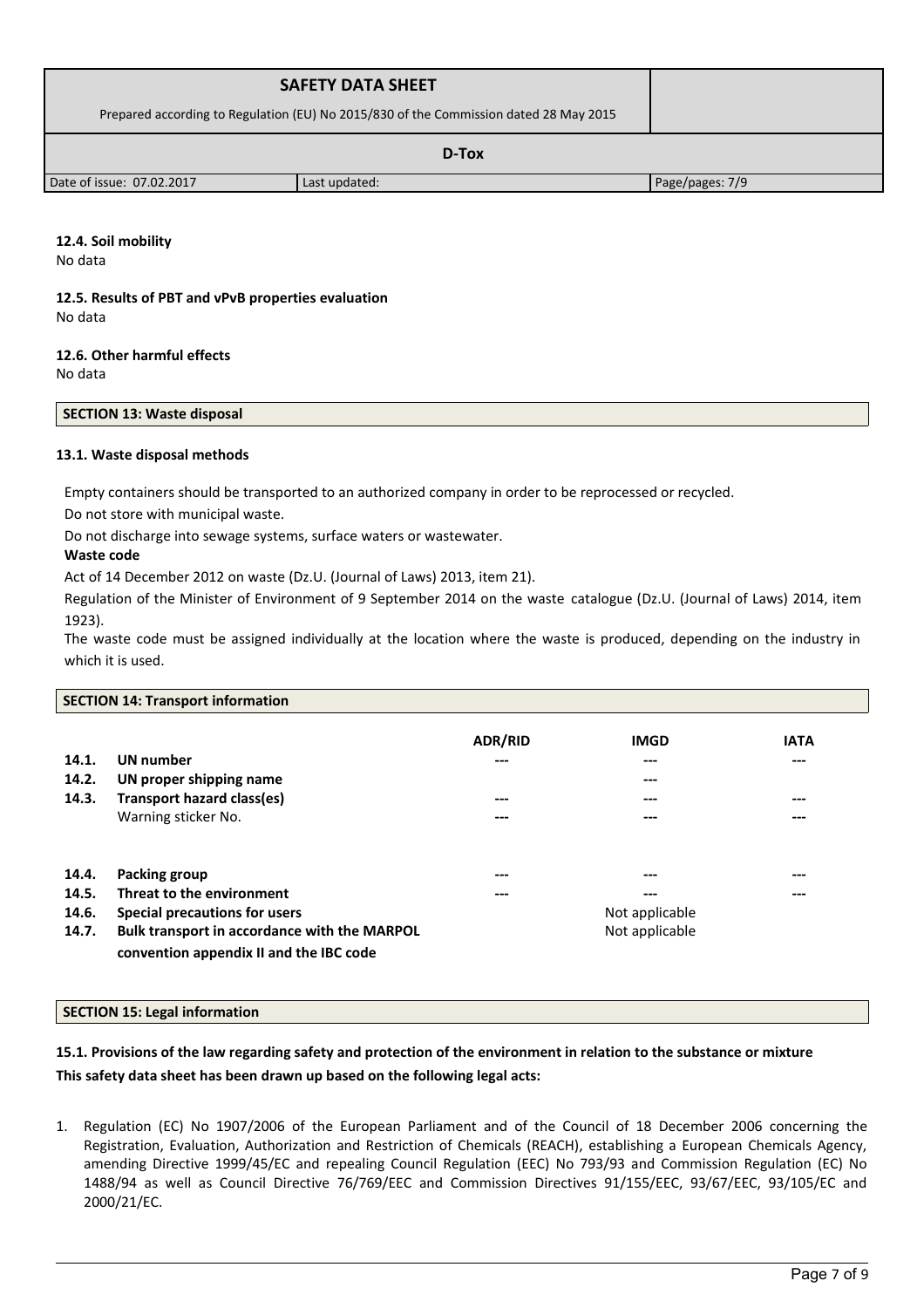| <b>SAFETY DATA SHEET</b><br>Prepared according to Regulation (EU) No 2015/830 of the Commission dated 28 May 2015 |               |                 |  |
|-------------------------------------------------------------------------------------------------------------------|---------------|-----------------|--|
| D-Tox                                                                                                             |               |                 |  |
| Date of issue: 07.02.2017                                                                                         | Last updated: | Page/pages: 8/9 |  |

- 2. Regulation (EC) No 1272/2008 of the European Parliament and of the Council of 16 December 2008 on classification, labeling and packaging of substances and mixtures, amending and repealing Directives 67/548/EEC and 1999/45/EC, and amending Regulation (EC) No 1907/2006. [ATP1, ATP2, ATP3, ATP4, ATP5, ATP6]
- 3. Commission Regulation (EU) 2015/830 of 28 May 2015 amending Regulation (EC) No 1907/2006 of the European Parliament and of the Council on the Registration, Evaluation, Authorization and Restriction of Chemicals (REACH) as corrected (replaces Regulation EC No 453/2015)
- 4. Act of 25 February 2011 on the chemical substances and their mixtures (DZ.U. (Journal of Laws) No 63, item 322 with amendments).
- 5. Regulation of the Minister of Labor and Social Policy of 6 June 2014 on maximum permissible concentration and intensity of agents harmful to health in the work environment (Dz.U. (Journal of Laws) item 817).
- 6. Act of 14 December 2012 on waste (Dz.U. (Journal of Laws) 2013, item 21).
- 7. Regulation of the Minister of Environment of 9 September 2014 on the waste catalogue (Dz.U. (Journal of Laws) 2014, item 1923).
- 8. Classification of dangerous goods according to the European Agreement concerning the International Carriage of Dangerous Goods by Road (ADR).
- 9. Regulation of the Minister of Labor and Social Policy of 26 September 1997 on general provisions of occupational safety and health (Dz.U. (Journal of Laws) 2003 No 169, item 1650 with amendments).
- 10. Regulation of the Minister of Health of 30 December 2004 on occupational health and safety related to the presence of chemical agents in the workplace (Dz.U. (Journal of Laws) 2005 No 11, item 86 with amendments). Regulation of the Minister of Economy of 21 December 2005 on essential requirements for personal protection (Dz.U. (Journal of Laws) No 259, item 2173).

# **15.2. Chemical safety evaluation**

No chemical safety evaluation for the mixture.

## **SECTION 16: Additional information**

List of hazard statements from section: 3 **H302** Harmful if swallowed **H312** Harmful in contact with skin **H315** Causes skin irritation **H317** May cause an allergic skin reaction **H319** Causes serious eye irritation **H332** Harmful if inhaled **H411** Harmful to aquatic life with long lasting effects

## **CAS** (Chemical Abstracts Service)

**EC number** means one of the following:

- the number of the substance as given in the European Inventory of Existing Chemical Substances (EINECS),
- the number of the substance as given in the European List of Notified Chemical Substances (ELINCS)
- the number in the inventory of chemical substances listed in the European Commission's publication "No-longer polymers"

## **Description of used abbreviations, acronyms and symbols:**

**NDS** - maximum allowable concentration of substances hazardous to health in work environment

**NDSCh** - temporary maximum allowable concentration

**NDSP** - highest maximum allowable concentration

**UN number** - the four-digit number that identifies hazardous materials and articles (UN No)

**ADR** - the European Agreement concerning the International Carriage of Dangerous Goods by Road

**RID** - the Regulation concerning the International Carriage of Dangerous Goods by Rail

**IMDG** - International Maritime Dangerous Goods Code

**IATA** – International Air Transport Association

**vPvB** (substance) very Persistent very Bioaccumulable